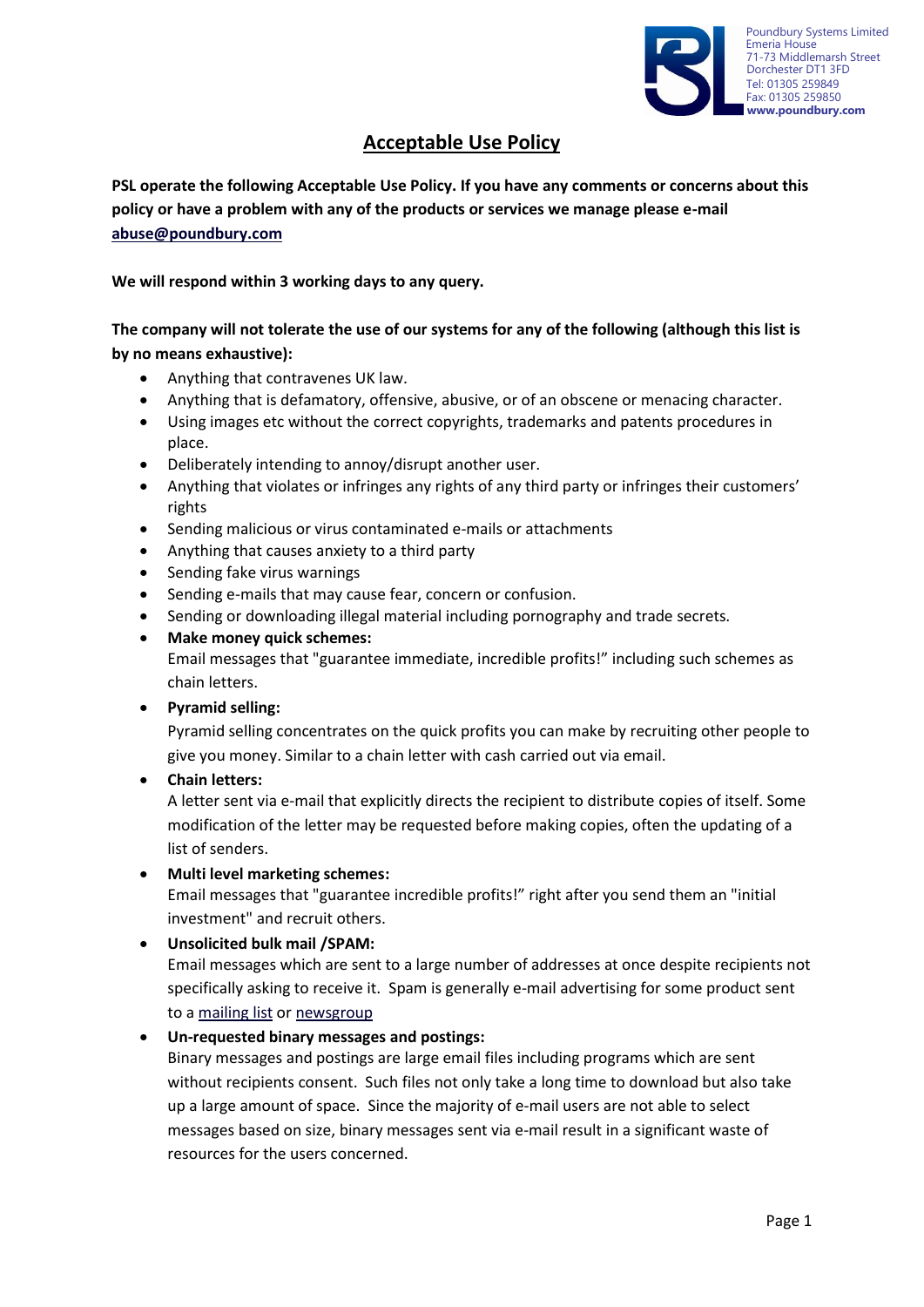## • **Forged headers and / or addresses:**

Email which is sent implying that the sender can be contacted at an address which is not controlled directly by the sender.

#### • **Mail bombing:**

The sending of enough email to a mail box to overload it or perhaps even overload the system that the mail box is hosted on. A mailbox might be targeted to receive hundreds or thousands of messages; this makes it difficult or impossible for the victim to use their own mailbox, possibly subjects them to additional charges for storage space, and might cause them to miss messages entirely due to overflow.

### • **Denial of service attacks:**

A "denial-of-service" attack is characterized by an explicit attempt by attackers to prevent legitimate users of a service from using that service. Examples include

- attempts to "flood" a network, thereby preventing legitimate network traffic
- attempts to disrupt connections between two machines, thereby preventing access to a service
- attempts to prevent a particular individual from accessing a service
- attempts to disrupt service to a specific system or person

### • **Un-authorised use of an SMTP Relay:**

SMTP relay is a service provided by most modern servers. When you send email to someone that is not on the same network as you are, somebody will need to deliver that email. This includes retrying in case the connection on the other party is slow and in some cases sending bounce back messages, informing you that this recipient cannot be reached. Such an act should not be carried out without prior consent. You must ensure any server you connect to our network is not an open relay.

- Users may not mount an attack, by whatever means, against our system, or any other systems.
- Login names and passwords must be kept secret and not be communicated to any third party. We must be notified immediately if they are compromised.
- If you change your password, please keep a note of it as we cannot always gain access to changed passwords.
- We reserve the right to suspend or cancel accounts or access to our (or our suppliers) network during investigation or suspected or potential abuse of this policy.
- We do not tolerate abusive behaviour from anyone and reserves the right to terminate, without notice or refund, the services of any customer who uses abusive, violent, verbally abusive or threatening behaviour towards us, our staff, customers or other users.
- If you break the law we will co-operate with the relevant authorities.
- You are prohibited from running port scanning or other software which is intended to probe, scan, test the vulnerability of remote systems or networks excect in circumstances where the remote network administrator has given express permission for this to be done. Users may not run any program that compromises the privacy of network traffic.
- Some broadband customers are on products that have a download quota. You will be billed for any excess usage.
- We are unable to force any removal of material from other servers outside of our control.
- You are responsible for the content of your web space , including obtaining the legal permission for any works they include and ensuring that the contents of these pages do not violate UK law.